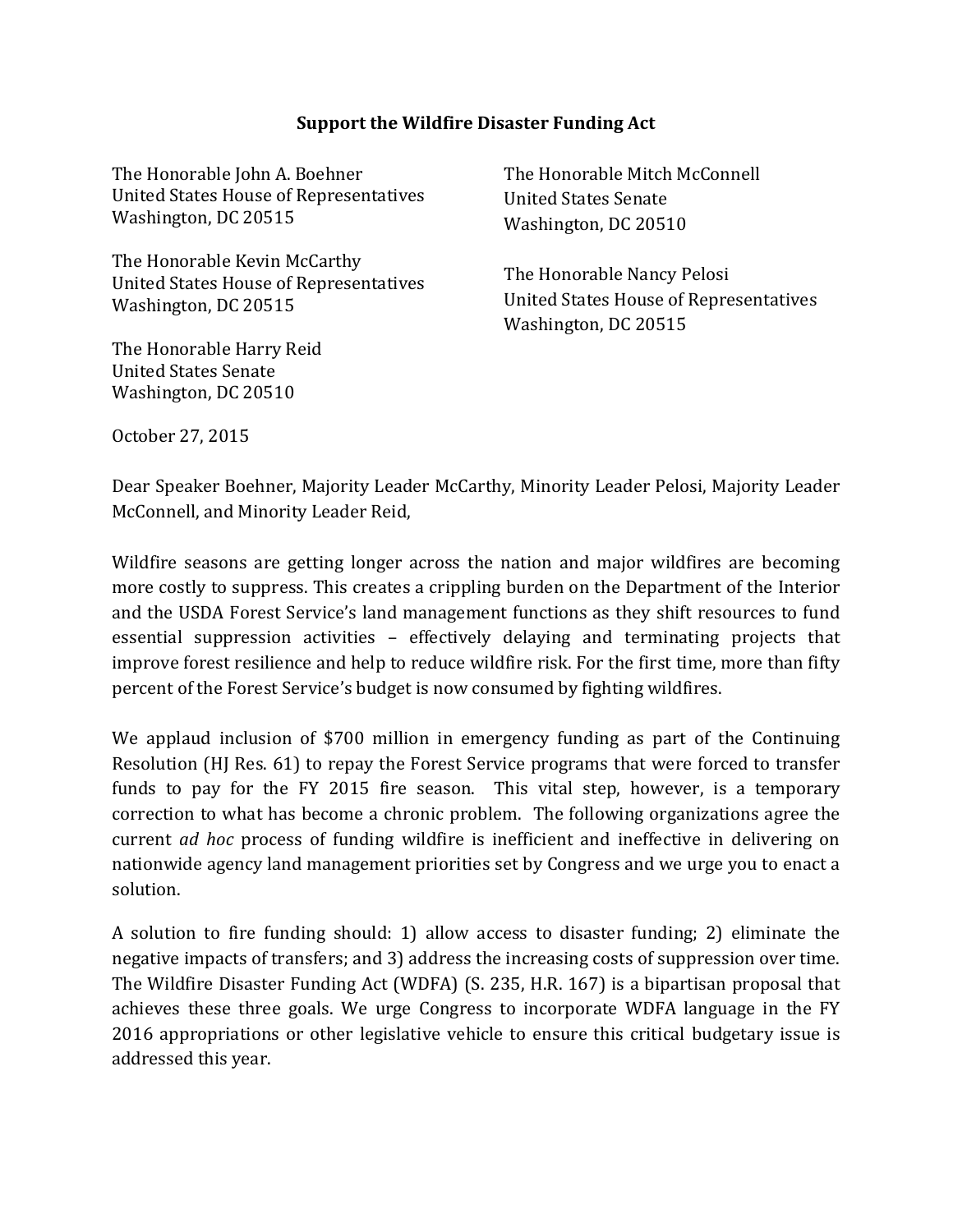The Partner Caucus came together in 2009, representing a diverse set of international, national and local organizations committed to sustainable forest management on private, tribal, municipal, state and federal lands. Our purpose is to seek and support a new wildfire suppression funding framework. We recognize that Congress is considering other proposals, but it is imperative that leaders move forward and enact meaningful wildfire funding reform this year.

## *We urge your support for Wildfire Disaster Funding Act language in the FY 2016 appropriations omnibus.*

Sincerely,

| American Forest Foundation                         | National                  |
|----------------------------------------------------|---------------------------|
| <b>American Forests</b>                            | National                  |
| <b>American Hiking Society</b>                     | National                  |
| American Whitewater                                | National                  |
| Appalachian Mountain Club                          | Boston, MA--regional      |
| Applegate Partnership and Watershed Council        | Southern Oregon           |
| <b>Arizona Conservation Corps</b>                  | Arizona                   |
| <b>Arizona Conservation Corps</b>                  | Arizona                   |
| Arizona Wildfire Council                           | Arizona                   |
| Association of Consulting Foresters of America     | National                  |
| <b>Association of Partners for Public Lands</b>    | National                  |
| <b>Black Hills Forest Resource Association</b>     | South Dakota & Wyoming    |
| <b>Black Hills Regional Multiple Use Coalition</b> | South Dakota              |
| <b>Blue Goose Alliance</b>                         | New Mexico                |
| <b>Blue Mountains Forest Partners</b>              | Oregon                    |
| Boone and Crockett Club                            | National                  |
| <b>Boulder County</b>                              | Colorado                  |
| California Association of Local Conservation Corps | California                |
| California Farm Bureau Federation                  | California                |
| <b>Choose Outdoors</b>                             | Colorado                  |
| <b>Clearwater Resource Council</b>                 | Montana                   |
| <b>Colorado Timber Industry Association</b>        | Colorado                  |
| Colorado Wildlife Federation                       | Colorado                  |
| <b>Congressional Sportsmen's Foundation</b>        | National                  |
| Conservation Corps Minnesota & Iowa                | Minnesota & Iowa          |
| <b>Conservation Corps North Bay</b>                | California                |
| <b>Conservation Corps of Long Beach</b>            | California                |
| <b>Conservation Legacy</b>                         | National (HQ in Colorado) |
| <b>Conservation Northwest</b>                      | Washington                |
| Defenders of Wildlife                              | <b>National</b>           |
| Eastern Sierra Audubon Society                     | California                |
| <b>Environmental and Energy Study Institute</b>    | National                  |
| <b>Flathead Economic Policy Center</b>             | Montana                   |
| <b>Foothill Conservancy</b>                        | California                |

*For information regarding this letter or groups signing this letter, please contact Cecilia Clavet, [cclavet@tnc.org,](mailto:cclavet@tnc.org) 703-841-7429.*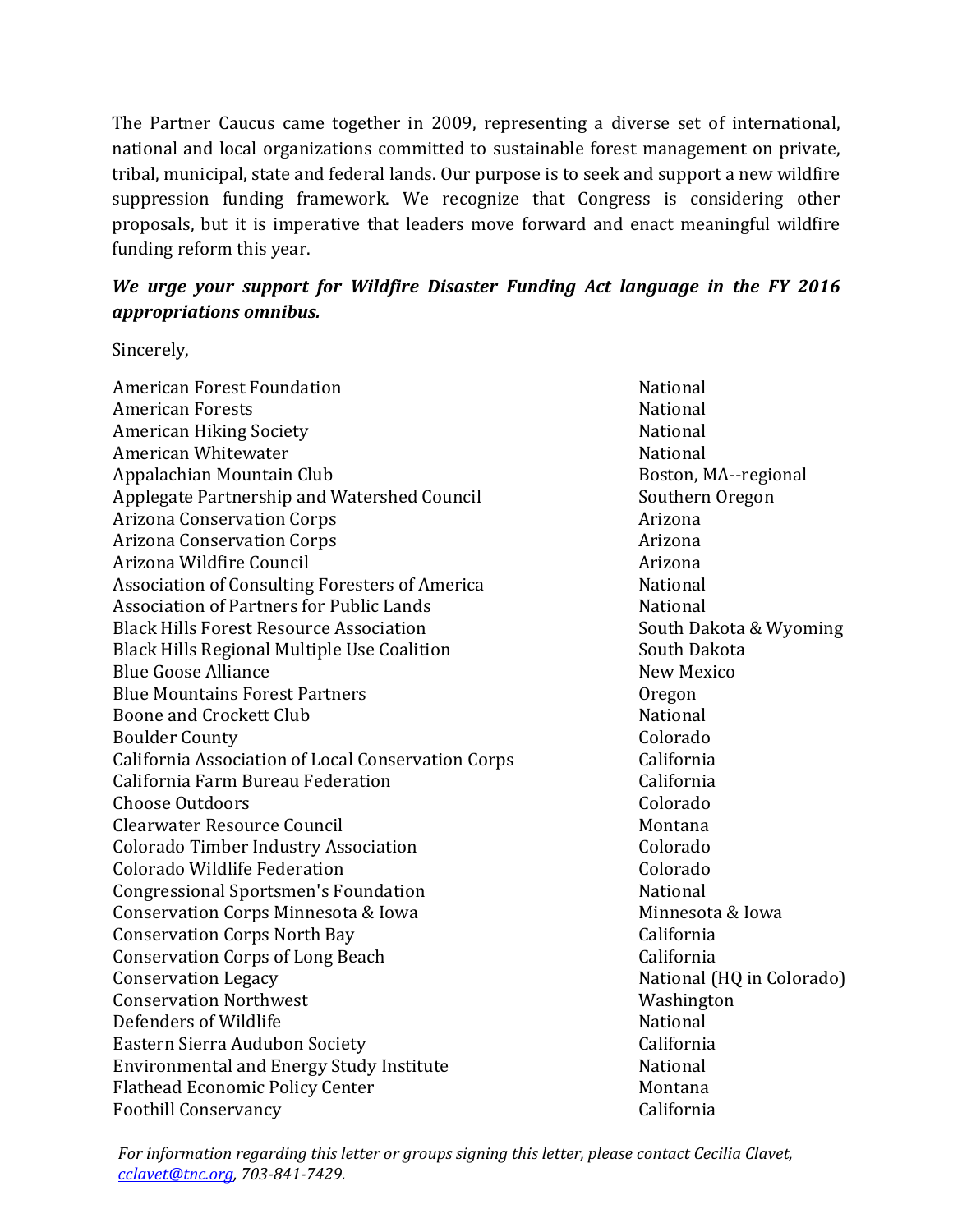Forest Business Network National Forest Stewards Guild<br>
Framing Our Community<br>
Haho Framing Our Community Idaho Greater Flagstaff Forests Partnership Arizona Greater Yellowstone Coalition and Montana Montana Montana<br>Idaho Montana Montana Montana Montana Headwaters Montana<br>
Idaho Conservation League Idaho Conservation League Idaho Idaho Forest Owners Association<br>Idaho Forest Restoration Partnership Idaho Forest Restoration Partnership<br>Idaho Wildlife Federation Idaho Wildlife Federation<br>Indiana Forestry & Woodland Owners Association Fundiana Indiana Forestry & Woodland Owners Association Fundiana<br>Intermountain Forest Association South Dakota Intermountain Forest Association South Dakota<br>Intermountain Roundwood Association CO. ID. MT. SD. WY Intermountain Roundwood Association CO, ID, MT, SD, WY International Association of Wildland Fire Theorem Mont<br>Lange Tree Farm Montana Chio Lange Tree Farm<br>Lassen Forest Preservation Group Lassen Forest Preservation Group<br>Little Colorado River Plateau RC&D<br>Arizona Little Colorado River Plateau RC&D Arizona Lomakatsi Restoration Project Oregon Los Angeles Conservation Corps (California) California (California) California (California) California (Califor<br>Maine Audubon Maine Audubon<br>Maine Audubon Maine (Maine Maine Maine Maine Maine Maine Maine Maine Maine Maine Maine Maine Maine Maine Maine<br>Mainland Planning Inc Mainland Planning Inc Colorado Montana Conservation Corps<br>Montana Wilderness Association Nontana<br>Montana Montana Montana Wilderness Association<br>Montana Wildlife Federation Montana Montana Montana Wildlife Federation<br>Mottek Consulting Montana Mottek Consulting Mottek Consulting<br>Mt. Tavlor Manufacturing Arizona (Arizona Arizona Arizona Arizona Arizona Arizona Arizona Arizona Arizona Ari<br>Alikuwa Mew Mexico Mt. Taylor Manufacturing<br>National Alliance of Forest Owners New Mexiconal National National Alliance of Forest Owners<br>
National Association of Conservation Districts<br>
National Association of Conservation Districts National Association of Conservation Districts<br>
National Association of Forest Service Retirees<br>
National National Association of Forest Service Retirees<br>
National Association of RV Parks & Camperounds Colorado National Association of RV Parks & Campgrounds Colorado National Association of State Foresters<br>National Association of University Forest Resources Programs Mational National Association of University Forest Resources Programs Mational<br>National Federation of Federal Employees National Federation of Federal Employees<br>National Forest Homeowners<br>National Romeowners National Forest Homeowners<br>
National Outdoor Leadership School<br>
National Outdoor Leadership School National Outdoor Leadership School<br>National Parks Conservation Association National National National Parks Conservation Association<br>
National Ski Areas Association<br>
National Ski Areas Association National Ski Areas Association<br>
National Trust for Historic Preservation<br>
National National National Trust for Historic Preservation<br>
National Volunteer Fire Council<br>
National National National Volunteer Fire Council<br>National Wild Turkey Federation<br>National Mild Turkey Federation National Wild Turkey Federation<br>National Wildfire Institute National Wildfire Institute California National Wildlife Federation<br>
National Wildlife Refuge Association<br>
National Mational National Wildlife Refuge Association<br>National Woodland Owners Association National National National Woodland Owners Association<br>New Mexico Forest Industry Association New Mexico New Mexico New Mexico Forest Industry Association New Mexico New Mexico Northwest Youth Corps<br>Northwest Youth Corps Northwest Youth Corps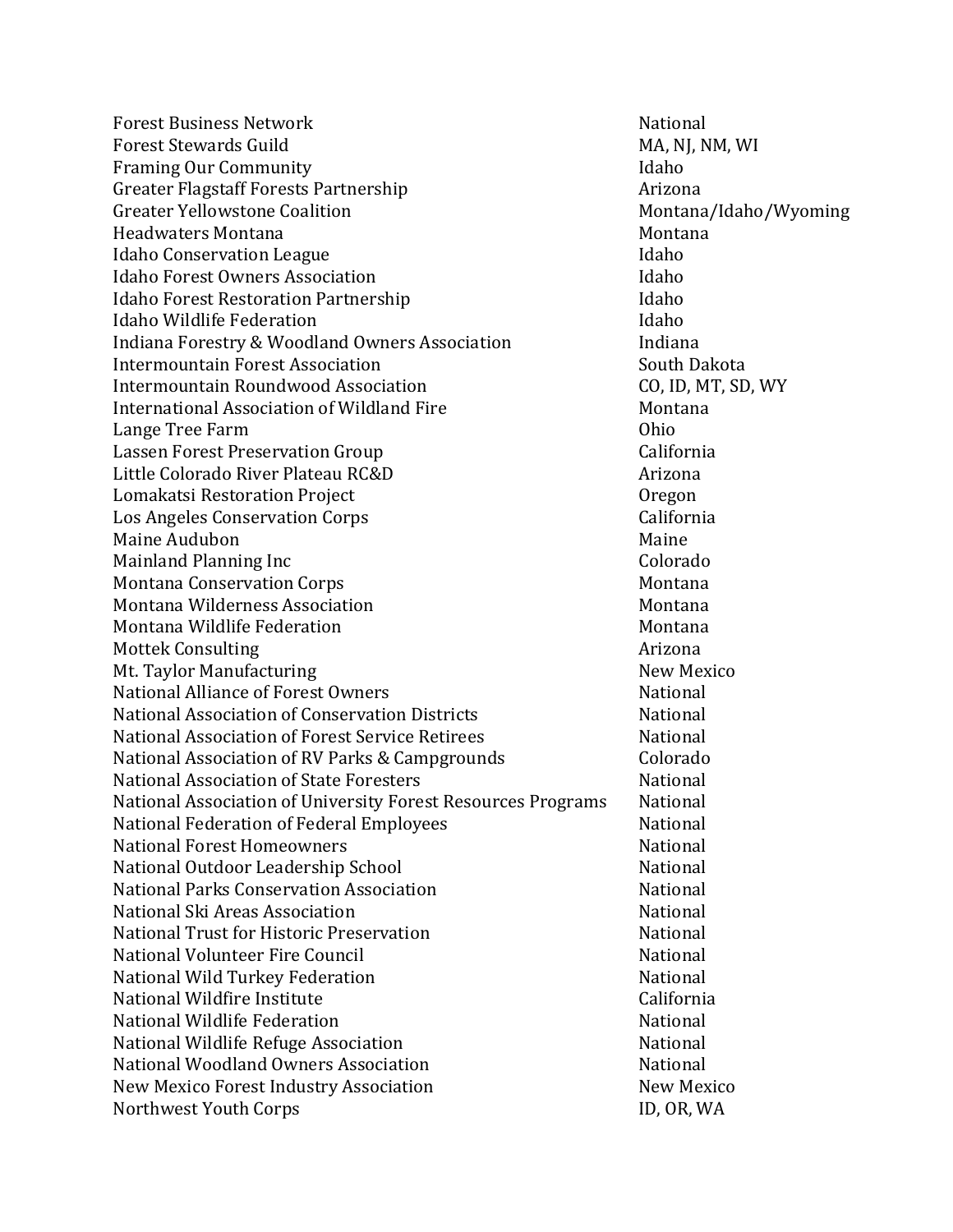Outdoor Alliance<br>
Outdoor Industry Association<br>
Outdoor Industry Association Outdoor Industry Association National Partnership for the National Trails System 49 States 49 States<br>Pellet Fuels Institute Pellet Fuels Institute<br>Pinchot Institute for Conservation<br>National Pinchot Institute for Conservation<br>Ponderosa Fire Advisory Council National Research Arizona Ponderosa Fire Advisory Council<br>Public Lands Foundation and Arizona National Public Lands Foundation<br>Public Lands Service Coalition<br>National National Public Lands Service Coalition<br>
Ouail and Upland Wildlife Federation<br>
National Quail and Upland Wildlife Federation<br>Red River Forests, LLC Red River Forests, LLC California Rocky Mountain Tree-Ring Research<br>Rocky Mountain Youth Corps<br>Colorado Rocky Mountain Youth Corps Colorado Ruffed Grouse Society<br>Rural County Representatives of California<br>California Rural County Representatives of California California Salmon Valley Stewardship<br>
San Francisco Conservation Corps
(Internative San Francisco Conservation Corps
(Internative San Francisco Conservation Corps
s San Francisco Conservation Corps California Shasta Forest Timberlands, LLC<br>Sierra Forest Legacy (California Sierra Forest Legacy<br>Sitka Conservation Society Alaska Sitka Conservation Society Alaska Siuslaw Institute Contract Oregon<br>
Society of American Foresters<br>
National Society of American Foresters<br>South Central Oregon Economic Development District Cregon South Central Oregon Economic Development District Oregon South Dakota ATV/UTV Association<br>Southeast Conservation Corps (South Dakota) South Dakota Southeast Conservation Corps (South Dakota South Dako Southeast Conservation Corps Tennessee<br>
Southern Environmental Law Center<br>
AL, GA, NC, SC, TN, VA, Southern Environmental Law Center<br>
Southern Oregon Climate Action Now<br>
Southern Oregon Southern Oregon Climate Action Now<br>Southern Oregon Forest Restoration Collaborative **Southern** Oregon Southern Oregon Forest Restoration Collaborative Oregon<br>Southern Oregon Prescribed Fire Network Southern Oregon Southern Oregon Prescribed Fire Network<br>Southern Utah Wilderness Alliance Southern Utah Wilderness Alliance<br>
Southwest Conservation Corps

Colorado Southwest Conservation Corps<br>
Southwest Forests Sustainable Partnership<br>
Arizona Southwest Forests Sustainable Partnership<br>Spatial Interest , LLC Spatial Interest , LLC Idaho Spearfish Livestock Association South Dakota Sustainable Northwest Oregon Swan Ecosystem Center<br>Texas Forestry Association<br>Texas Montana Montana Montana Montana Montana Montana Montana Montana Montana Montana Montana Montana Montana Texas Forestry Association<br>The Conservation Fund<br>The Conservation Fund The Conservation Fund<br>The Corns Network National<br>National The Corps Network<br>The Farmworker Association of Florida. Inc. The Farmworker Association of Florida. The Farmworker Association of Florida, Inc Florida Florida<br>The Mountain Pact Florida Chemical Annual Mestern The Mountain Pact<br>The Nature Conservancy<br>The Nature Conservancy The Nature Conservancy<br>
The Trust for Public Land<br>
National
National The Trust for Public Land<br>The Wilderness Society National National National The Wilderness Society<br>
The Wildlife Society<br>
The Wildlife Society The Wildlife Society<br>Theodore Roosevelt Conservation Partnership<br>National Theodore Roosevelt Conservation Partnership Mational<br>Tribal Environmental Policy Center New Mexico Tribal Environmental Policy Center